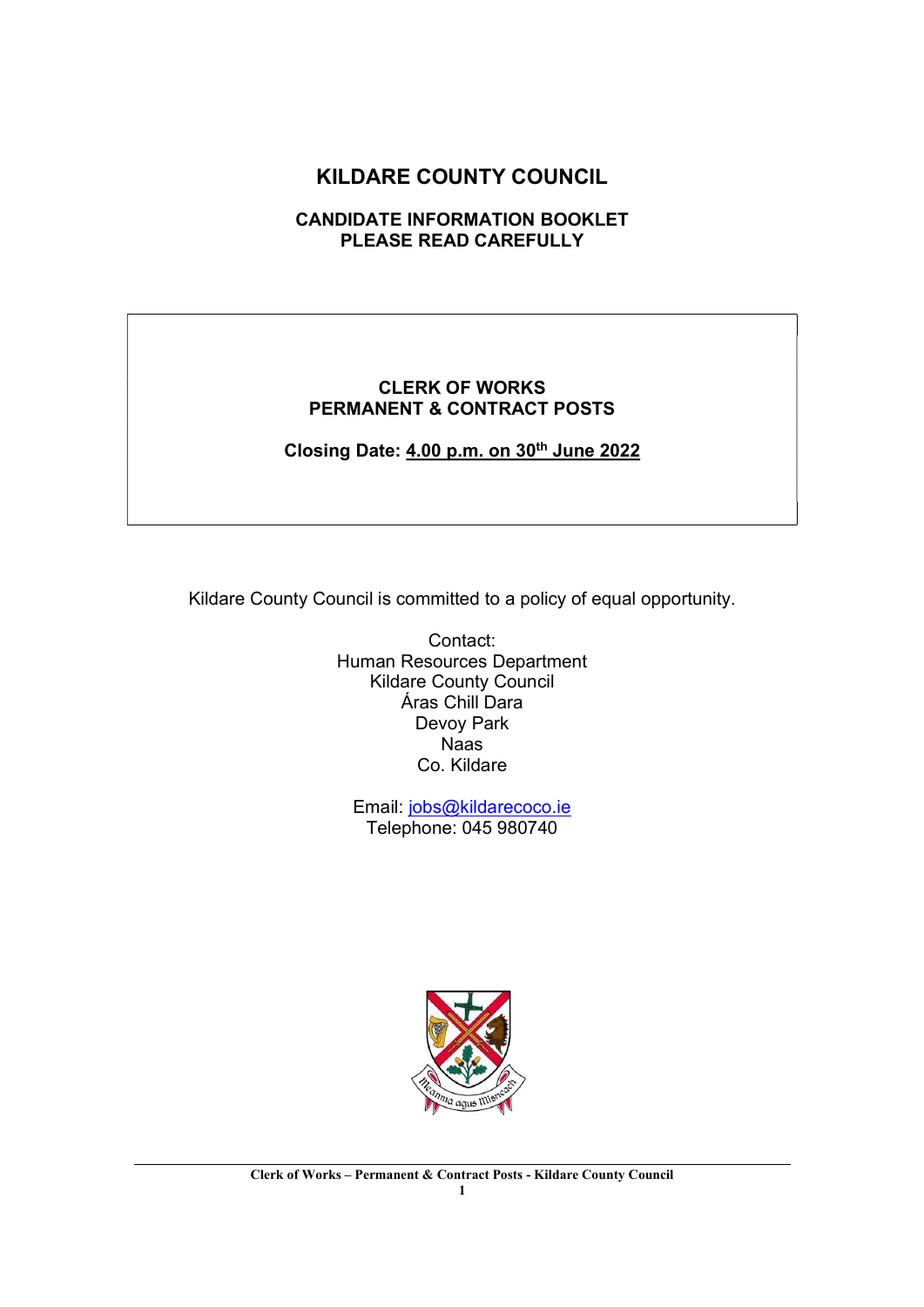# THE JOB: CLERK OF WORKS

Kildare County is seeking to establish a panel of Clerk of Works to fill permanent and contract posts that arise during the life of the panel.

# RESPONSIBILITIES/DUTIES:

The duties shall be such as may be assigned to the Clerk of Works and may include some or all of the following and will depend on assignment:

- Supervising the construction and repair of dwellings, civic buildings, public realm projects and of other works;
- Certification of proper use of materials and preparation of costings of work done;
- Inspection of works of building construction, development and ancillary civil engineering works to ensure compliance with specifications, energy and accessibility standards, building regulations, building grant requirements, fire safety standards, development management standards and planning permission, etc;
- Carrying out building surveys and audits to determine appropriate building energy upgrade works, as well as supervising works and carrying out energy monitoring;
- Working as part of a team, often working with consultants and contractors on behalf of the Council;
- Liaising with and assisting Kildare County Council technical and administrative staff/external agents engaged by Kildare County Council;
- Control and supervision of staff as required;
- Attending office and site meetings as required;
- Inspecting and reporting on the condition of structures, specifying repairs, renewals, adaptation, extension or rebuilding considered necessary to make unfit or defective premises fit for human habitation, or put them into good repair, and the preparation of estimates of cost thereof;
- Inspecting social housing stock to determine repair and upgrade works including fire and water damage repairs, preparing schedules of repair and upgrade works and associated costs estimates, liaising with contractors and monitoring repair and upgrade works on site and certifying the satisfactory completion of repair and upgrade works;
- Carrying out such duties as may be necessary in connection with legal proceedings, including attendance at Court and giving evidence as required
- Carrying out inspection as directed with a view to ascertaining the existence of dangerous structures/buildings/places or those likely to become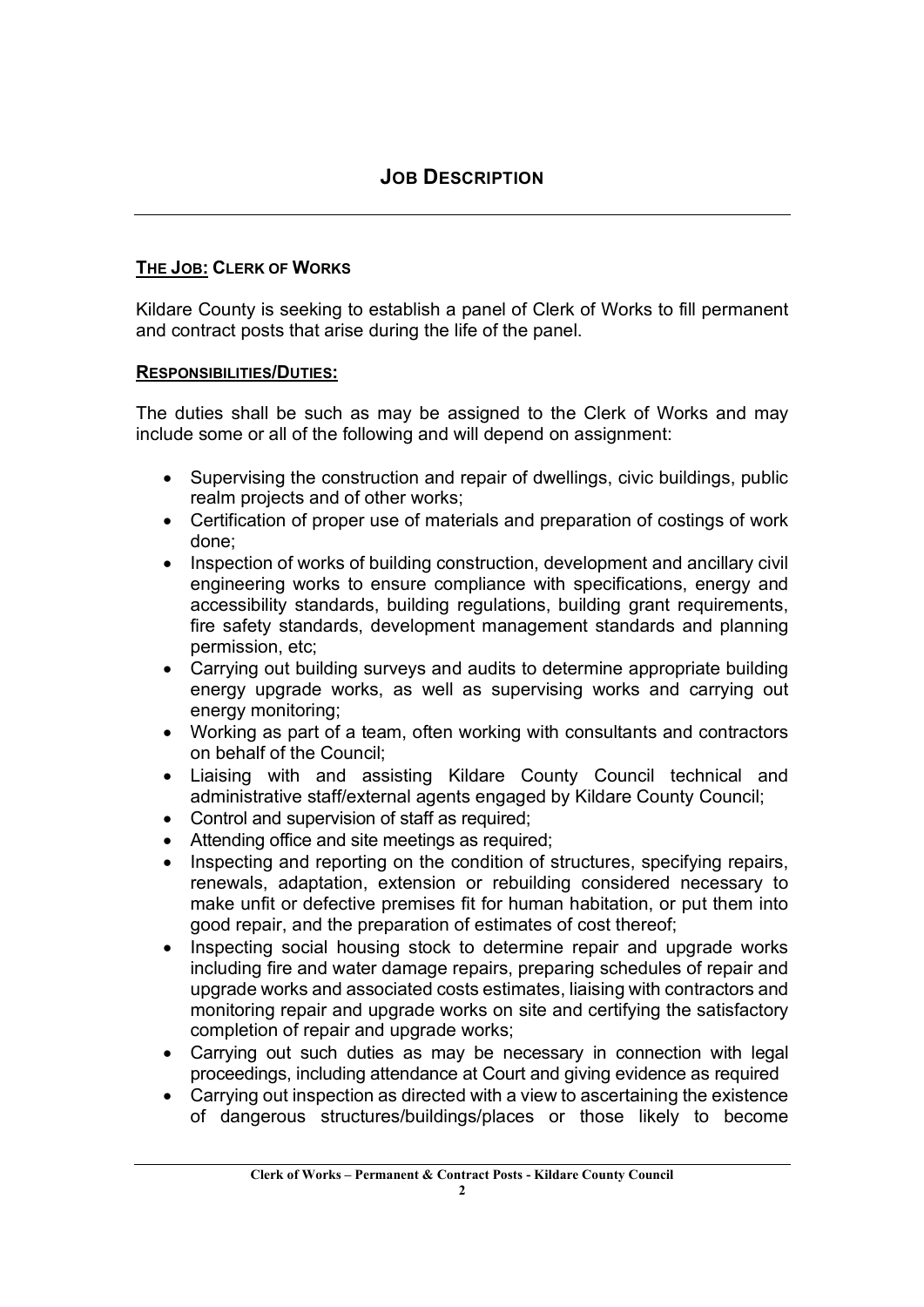dangerous including all the required legal processes and supervision of works as necessary;

- Carrying out such other duties including duties within the area of any other local authority, as may be assigned by the County Council from time to time;
- Carrying out inspections of dwellings to determine their suitability for use for social housing purposes;
- Managing the handover process of dwellings between the contractor and Kildare County Council and assisting tenants in the induction process during to initial occupation of dwellings and dealing with any post occupancy queries;
- Monitoring compliance with health and safety on sites;
- Maintaining technical knowledge in relation to residential building construction, Building Regulations and the Technical Guidance Documents.
- Maintaining Safepass and conducting assigned roles and duties in a safe manner.

The above specification is not intended to be a comprehensive list of all duties involved and consequently the post holder may be required to perform other Duties from time to time.

#### THE IDEAL CANDIDATE

It is desirable that candidates demonstrate through their application form and at the interview that he/she:

- Can demonstrate a detailed knowledge and understanding of Health and Safety Legislation (including an understanding of the role of managers in safety management of the workplace), the Building Regulations.
- Has a thorough understanding and working knowledge of the Building Regulations, Technical Guidance Documents, particularly related to the construction of housing.
- Has an understanding of Public Procurement regulations and Tender procedures related to construction works and works related services.
- Has extensive experience of supervision and monitoring of construction including new build, maintenance, refurbishment and energy efficiency retrofitting works for the purposes of Quality Control, compliance with contract drawings and good building standards.
- Has experience in the inspection of dwellings, and buildings and civil engineering works and subsequent preparation of technical reports, remediation strategies and schedules of work to be used for tender purposes.
- Has a knowledge of modern methods of construction and advanced energy standards.
- Be computer-literate and have an ability to record and communicate through a broad range of digital operating systems and equipment.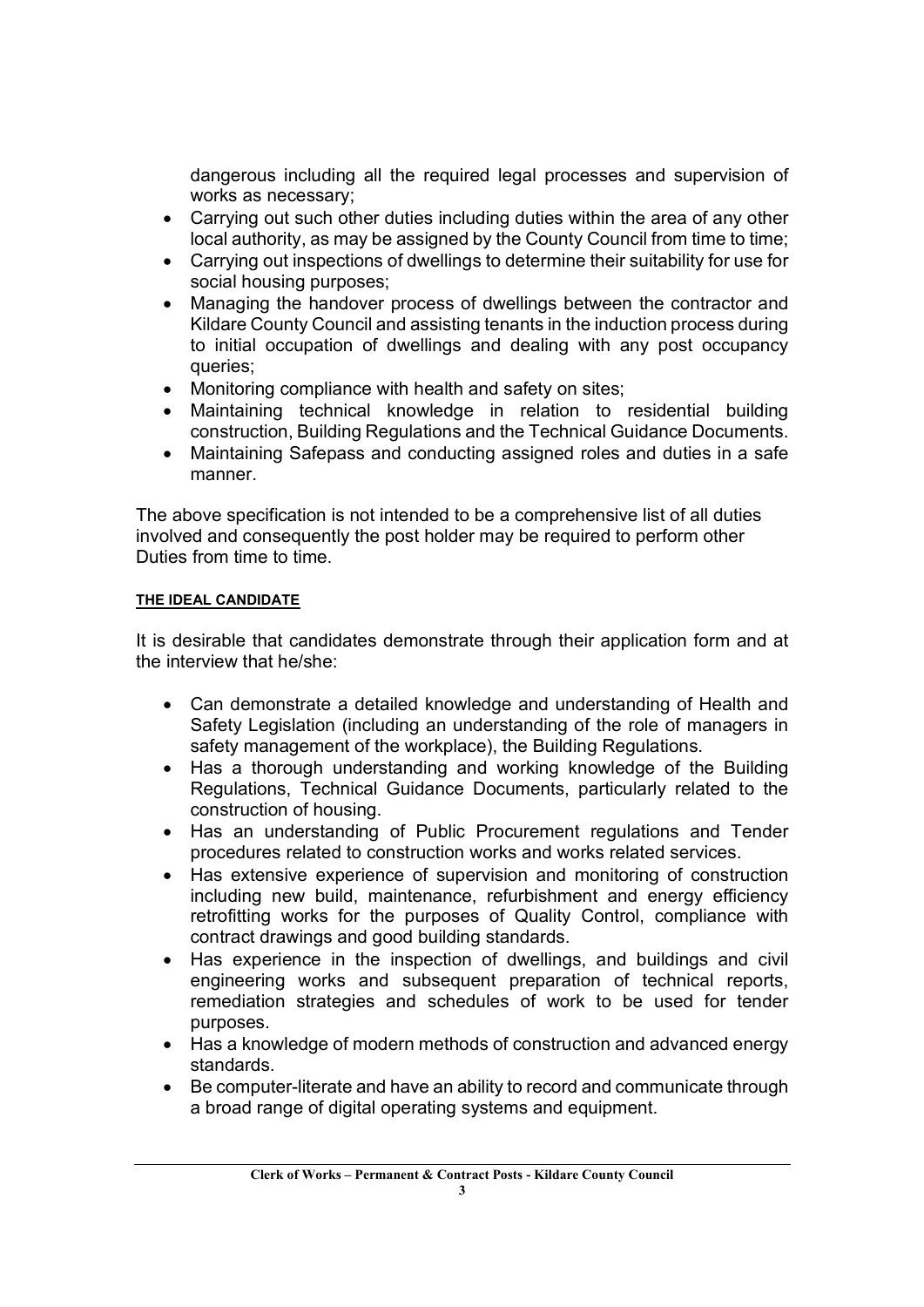• Has a high degree of personal judgement and technical skill with good interpersonal and communication skills and able to engage positively with onsite staff, Council work-teams, tenants and the general public.

#### Driving Licence

Applicants should at the latest date for receipt of applications hold a full driving licence for Class B vehicles.

# QUALIFICATIONS

The Minister for Housing, Planning and Local Government has declared that the qualifications for the position of Clerk of Works are:

- CHARACTER: Each candidate must be of good character.
- HEALTH Each candidate must be in a state of health such as would indicate a reasonable prospect of ability to render regular and efficient service.

#### EDUCATION/EXPERIENCE, ETC:

Each candidate must, on the latest date for receipt of completed application forms:

I. (a) Hold a degree in Engineering or Architecture;

# Or

(b) Hold a National Certificate/National Diploma in Construction Studies or Civil Engineering issued by the National Council for Education Awards/Further Education Training Awards Council;

# Or

(c) In the case of an office involving building construction work – as an alternative to the qualification at  $(a)$  – be a member of the Institute of Clerk of works in Ireland, or possess a full course certificate in building issued by the Technical Instruction Branch of the Department of Education or a first class Technological Certificate (Intermediate Stage) or a Technological Certificate (Advanced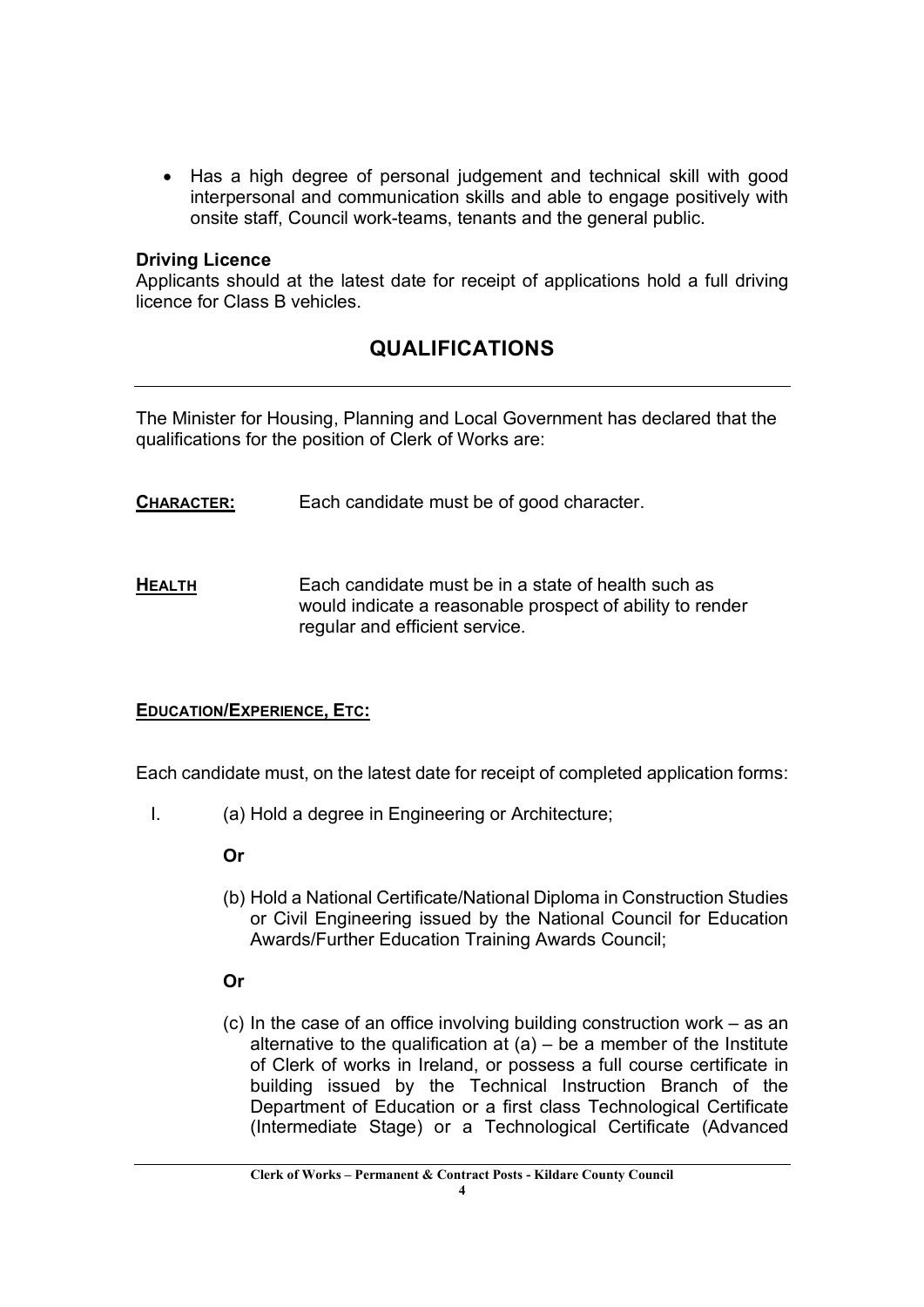Stage) issued by the Department of Education or have had satisfactory supervisory experience of building work, including housing;

- II. Have an adequate knowledge of civil engineering works or of building construction;
- III. Be capable of writing clear and concise reports, keeping works records, measuring and recording all variations from contract and reading drawings;
- IV. Have a satisfactory knowledge of the surveying, levelling and setting out of works

Please supply copies of any certificates, diplomas or degrees you may have with the application form.

#### **EXPERIENCE**

Each candidate must satisfy the local authority that he/she has had adequate experience of a type which would render him/her suitable to perform satisfactorily the duties of the office for which he/she is a candidate.

# PRINCIPAL CONDITIONS OF SERVICE

TYPE OF POST: To form a panel from which full-time, permanent and fixed term contract posts may be filled.

#### SALARY:

€49,530 per annum to €56,478 per annum (maximum) €58,489 per annum (LSI 1) (after 3 years satisfactory service at maximum) €60,512 per annum (LSI 2) (after 6 years satisfactory service at maximum)

Please note starting pay for new entrants will be at the minimum of the scale. The rate of remuneration may be adjusted from time to time in line with Government Pay Circulars.

#### PROBATION:

(a) There shall be a period after appointment takes effect, during which such a person shall hold the position on probation;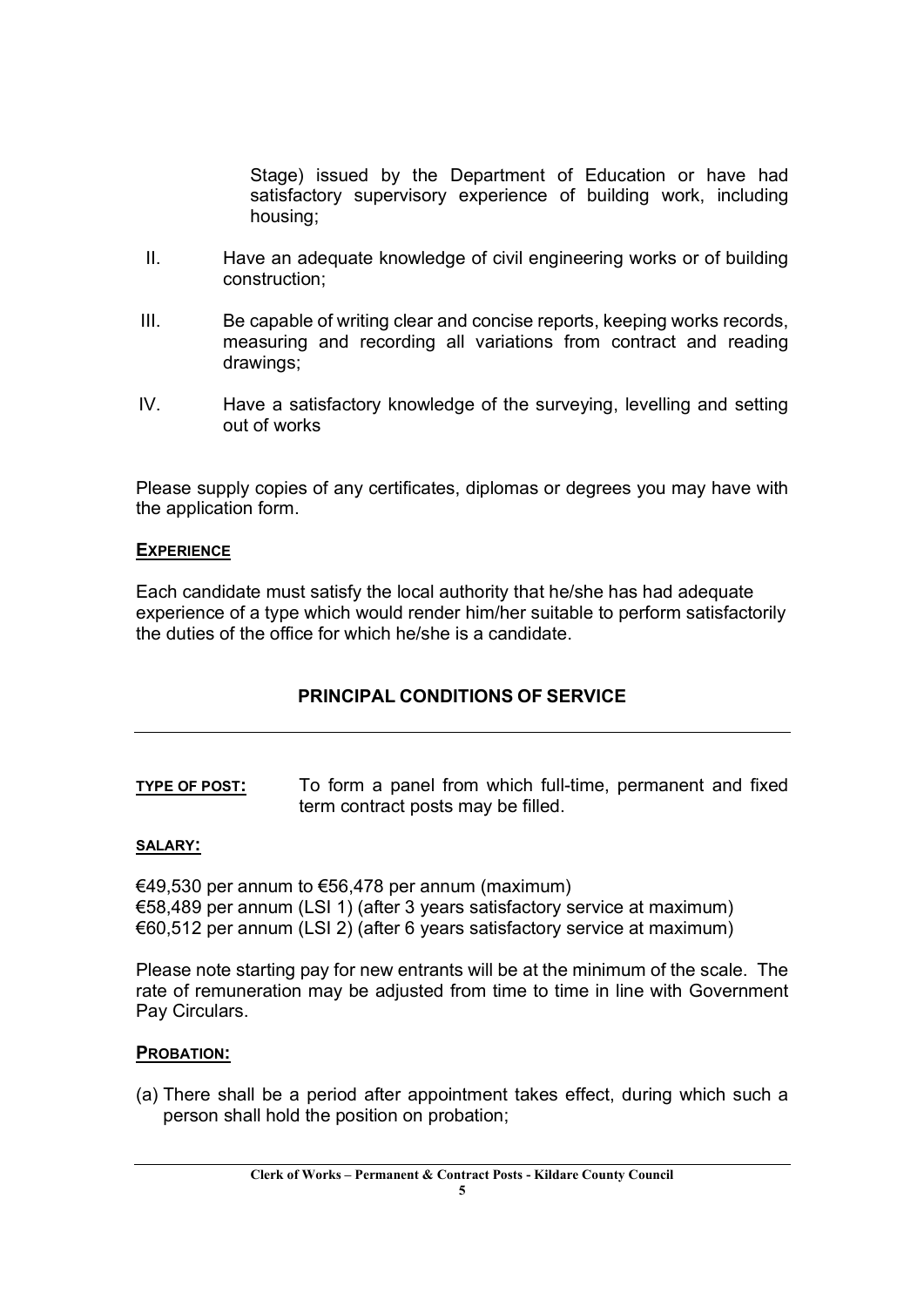- (b) Such period shall be one year but the Chief Executive may, at his discretion, extend such period;
- (c) Such a person shall cease to hold the position at the end of the period of probation unless during this period the Chief Executive has certified that the service is satisfactory;
- (d) There will be assessment(s) during the probationary period;

# Working Hours (37 Hour Week)

The hours of work are 9.00 a.m. to 5.24 p.m. Mondays to Fridays (rotas operate for lunchtime opening). Kildare County Council also has a flexi time system in operation, details of which are available from the Human Resources Section.

The Council reserves the right to alter your hours of work from time to time.

You may be required to work overtime on various occasions.

All hours of work will be subject to and recorded in accordance with the provisions of the Organisation of Working Time Act, 1997 and the Organisation of Working Time Act (Regulations) 2001.

# Location

Staff will be based at Áras Chill Dara, or other council facilities within the county.

Kildare County Council reserves the right to assign you to any premises in use by the Council, now or in the future which may include being based in site offices.

#### Residence

Holders of the post shall reside in the district in which their duties are to be performed or within a reasonable distance thereof.

#### Annual Leave

Granting of annual leave, payment for annual leave and arrangements for public holidays will be governed by the provisions of the Organisation of Working Time Act 1997 and the nationally agreed annual leave scheme for the sector. The annual leave year runs from 1<sup>st</sup> January to 31<sup>st</sup> December. The current leave entitlement for this post is 30 days.

# Superannuation Contribution

Persons who become pensionable officers of a local authority, who are liable to pay the Class A rate of PRSI contribution will be required in respect of their superannuation to contribute to the rate of 1.5% of their pensionable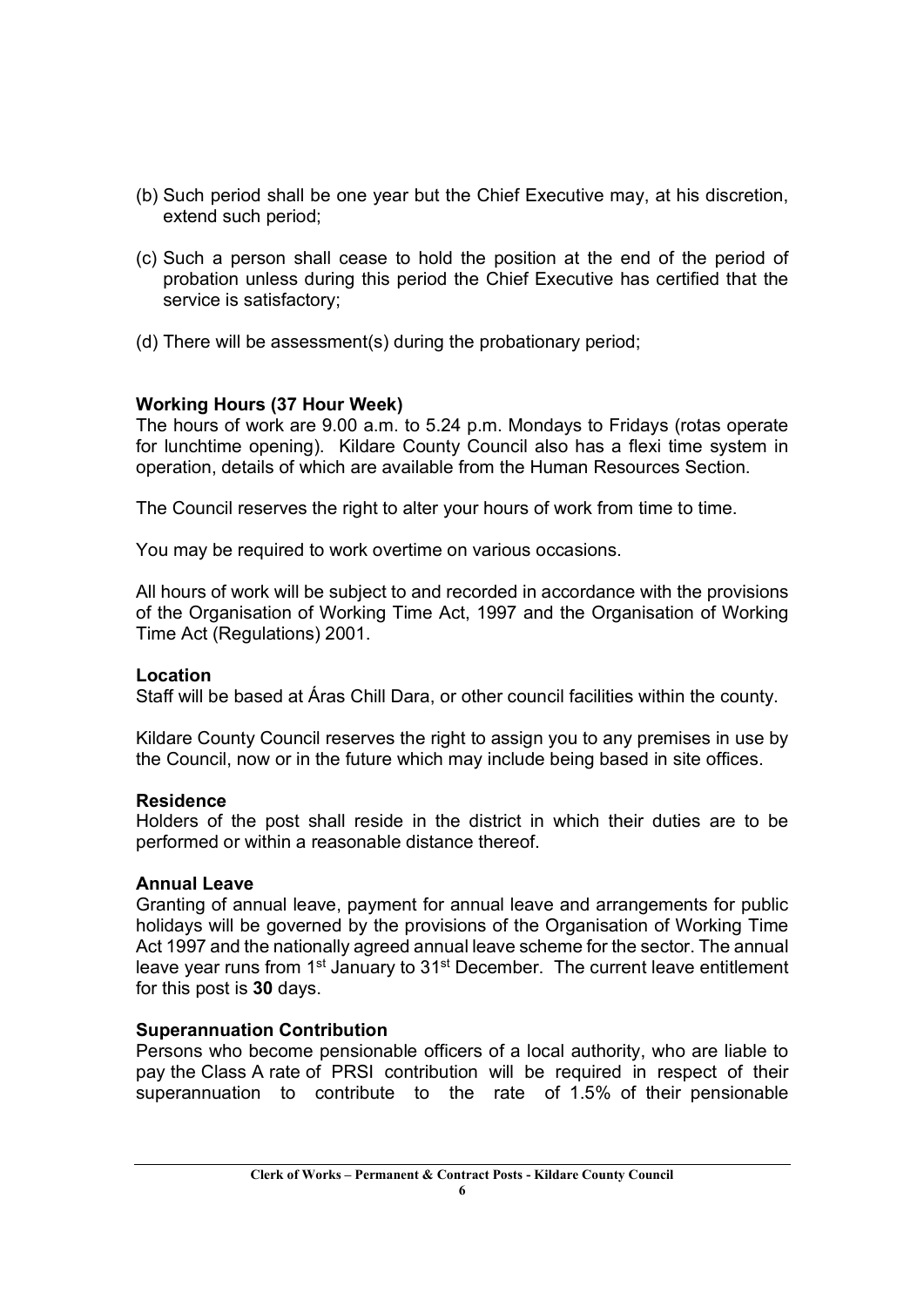remuneration plus 3.5% of net pensionable remuneration (i.e., pensionable remuneration less twice the annual rate of the State Pension Contributory).

Persons who become pensionable officers of a local authority who are liable to pay the Class D rate of PRSI contribution will be required, in respect of their superannuation, to contribute to the local authority at the rate of 5% of their pensionable remuneration.

All persons who become pensionable officers of a local Authority are required, in respect of the Local Government (Spouses and Children's Contributory Pension) Scheme, 1986, to contribute to the local authority at the rate of 1.5% of net pensionable remuneration (i.e. pensionable remuneration less twice the annual rate of State Pension contributory) in accordance with the terms of the Scheme.

#### Pension Arrangements and Retirement Age

Candidates will be informed of their superannuation position at time an offer of appointment is being made.

# Incentivised Scheme for Early Retirement (ISER)

It is a condition of the Incentivised Scheme for Early Retirement (ISER) as set out in Department of Finance Circular 12/09 that retirees, under that Scheme, are debarred from applying for another position in the same employment or the same sector. Therefore, such retirees may not apply for this position.

# APPLICATION PROCESS

Candidates are invited to complete the online application form on our candidate portal. First time candidates will need to register with the Submit.com platform and then complete the form. Details are available on our website at https://kildarecoco.ie/AllServices/Recruitment/

# Closing date is Thursday  $30<sup>th</sup>$  June 2022 at 4.00 p.m.

An official application form must be completed in full by the closing date for the competition. Please note that amendments to the application form will not be accepted after the closing date.

# SELECTION PROCESS

The competition may consist of a two-stage process:

# 1. Eligibility/Shortlist

Candidates will be assessed to determine if they meet the declared qualifications for the post. Shortlisting may also be carried out depending on the number of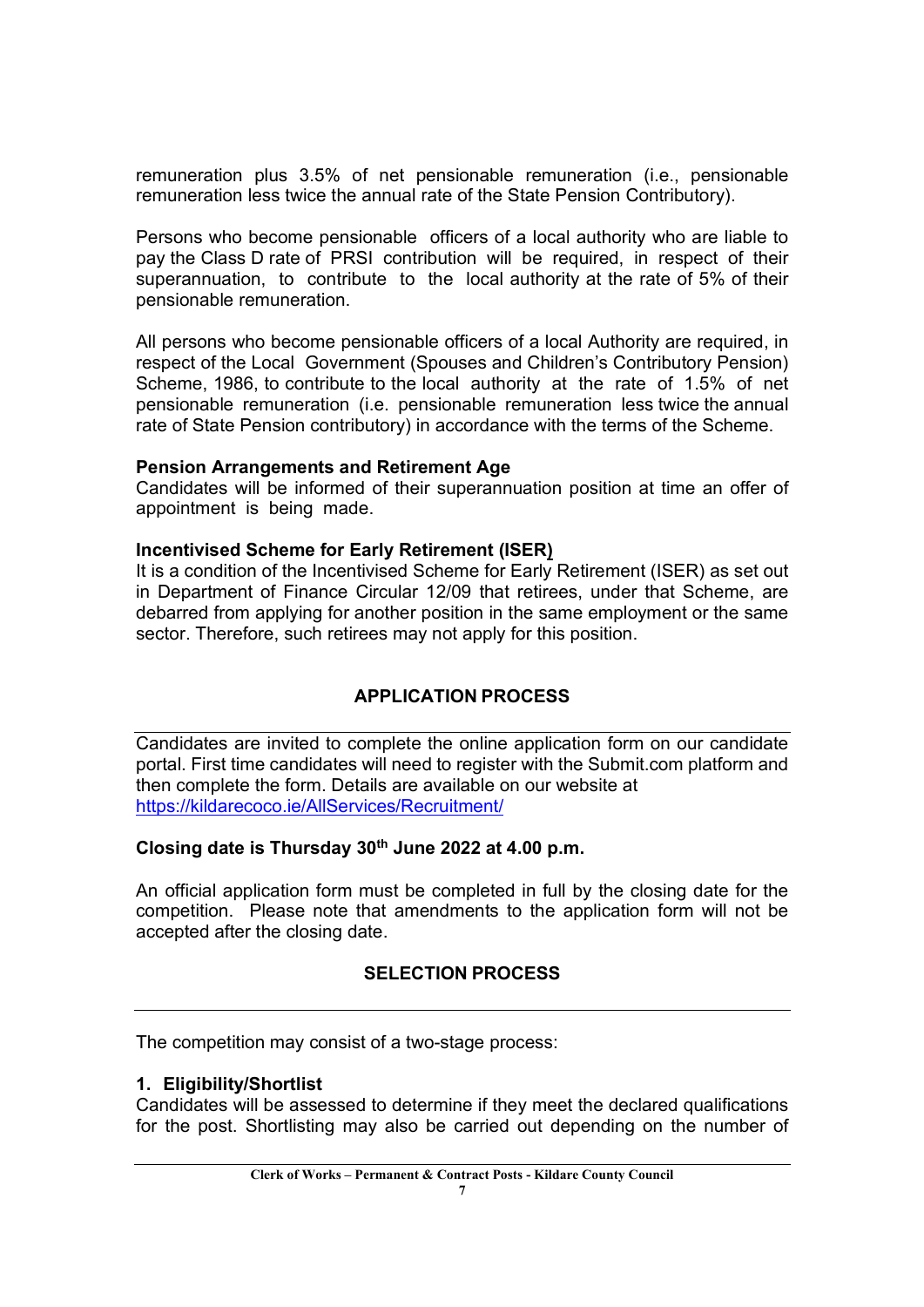applications received and the likely number of vacancies to be filled. Where shortlisting applies candidates will be assessed relative to each other based on information supplied in the application form. Only shortlisted candidates will be called for interview.

# 2. Competitive interview

Candidates are expected to demonstrate in their application form and at interview that they have the knowledge, understanding, skills and experience required for the role as detailed above in the job description and qualifications for the position.

Candidates will also be assessed under the following key competencies.

| <b>Management and</b><br>Change      | Leads in the enhancement of a safety culture within the organisation,<br>in compliance with Health and Safety legislation<br>Proactively identifies areas for improvement and develops practical<br>$\bullet$<br>suggestions for their implementation<br>Demonstrates enthusiasm for new developments/changing work<br>$\bullet$<br>practices and strives to implement these changes<br>effectively<br>$\bullet$<br>Applies appropriate systems/processes to enable quality checking of<br>all activities and outputs |
|--------------------------------------|-----------------------------------------------------------------------------------------------------------------------------------------------------------------------------------------------------------------------------------------------------------------------------------------------------------------------------------------------------------------------------------------------------------------------------------------------------------------------------------------------------------------------|
| <b>Delivering</b><br><b>Results</b>  | Plan and prioritises work and resources effectively<br>$\bullet$<br>Practices and promotes a strong focus on delivering high quality                                                                                                                                                                                                                                                                                                                                                                                  |
|                                      | customer service                                                                                                                                                                                                                                                                                                                                                                                                                                                                                                      |
|                                      | Make timely, informed and effective decisions and show good                                                                                                                                                                                                                                                                                                                                                                                                                                                           |
|                                      | judgement and balance in making decisions and recommendations<br>Closely tracks and monitors activities to ensure compliance with<br>$\bullet$                                                                                                                                                                                                                                                                                                                                                                        |
|                                      | standards and recommends change as appropriate                                                                                                                                                                                                                                                                                                                                                                                                                                                                        |
| <b>Performance</b><br>through People | Builds and maintains contact with colleagues and other stakeholders<br>$\bullet$<br>to assist in performing role                                                                                                                                                                                                                                                                                                                                                                                                      |
|                                      | Acts as an effective link between staff, consultants, contractors and<br>senior management                                                                                                                                                                                                                                                                                                                                                                                                                            |
|                                      | Encourages open and constructive discussions around work issues.<br>$\bullet$                                                                                                                                                                                                                                                                                                                                                                                                                                         |
|                                      | Presents information clearly, concisely and has excellent<br>communication skills.                                                                                                                                                                                                                                                                                                                                                                                                                                    |
| <b>Personal</b>                      | Keeps up with current developments, trends and best practice in<br>$\bullet$                                                                                                                                                                                                                                                                                                                                                                                                                                          |
| <b>Effectiveness</b>                 | area of expertise and responsibility.<br>Is enthusiastic about the role and is motivated in the face of<br>$\bullet$                                                                                                                                                                                                                                                                                                                                                                                                  |
|                                      | difficulties and obstacles                                                                                                                                                                                                                                                                                                                                                                                                                                                                                            |
|                                      | Remains calm under pressure and has the ability to manage the<br>$\bullet$<br>delivery of several tasks/projects concurrently.                                                                                                                                                                                                                                                                                                                                                                                        |
|                                      | Manages their time effectively, focusing on essential tasks and<br>responsibilities                                                                                                                                                                                                                                                                                                                                                                                                                                   |